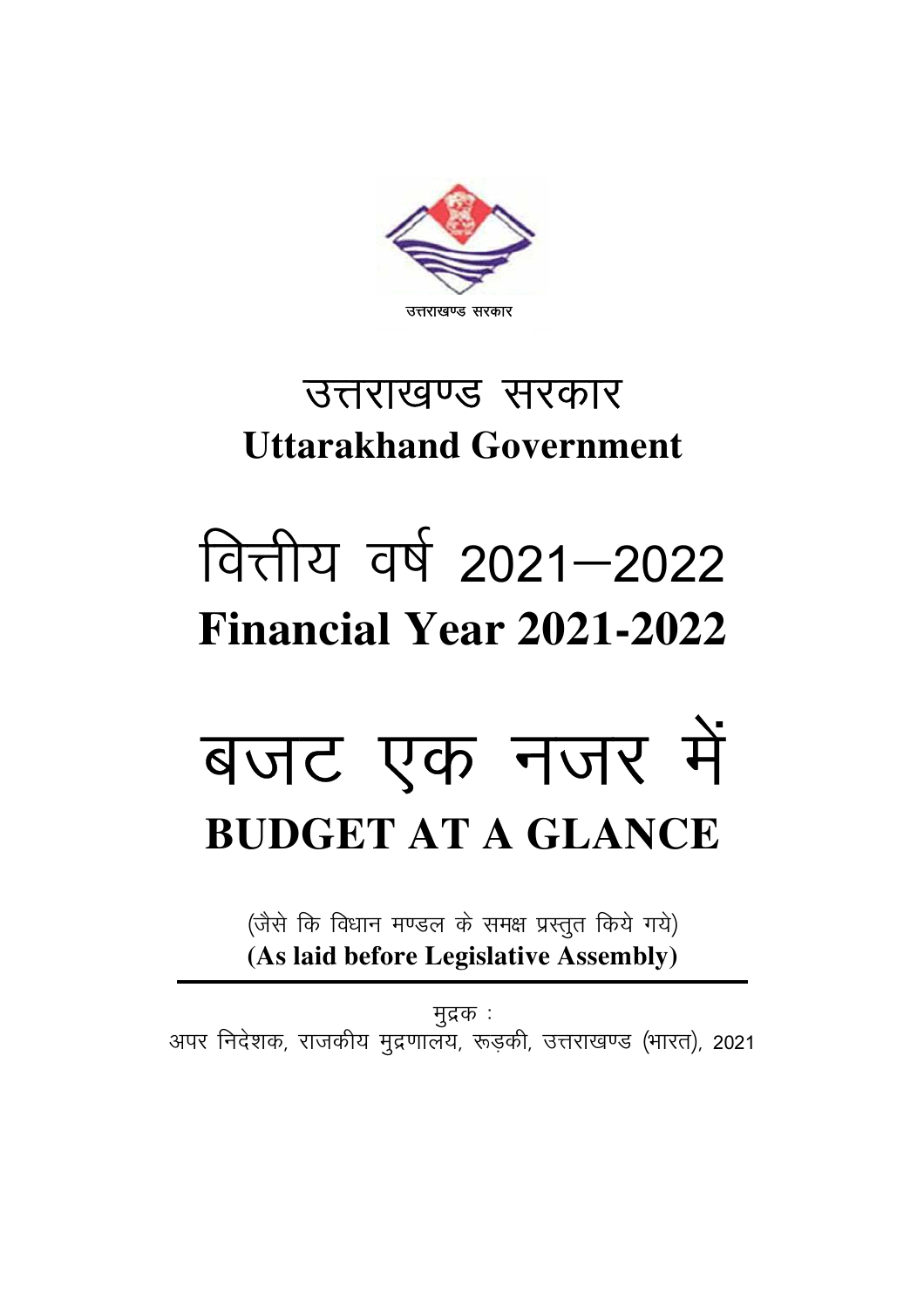#### बजट का सार (Budget at a Glance)

(धनराशि करोड रू0 में)

| क्र0 |                                         | विषय                                  | 2019-20       | 2020-21          | 2020-21          | 2021-22          |
|------|-----------------------------------------|---------------------------------------|---------------|------------------|------------------|------------------|
| स0   |                                         |                                       | <b>Actual</b> | <b>Budget</b>    | <b>Revised</b>   | <b>Budget</b>    |
|      |                                         |                                       |               | <b>Estimates</b> | <b>Estimates</b> | <b>Estimates</b> |
|      |                                         |                                       | वास्तविक      | बजट              | पुनरीक्षित       | बजट              |
|      | हिन्दी                                  | <b>English</b>                        | आंकड़े        | अनुमान           | अनुमान           | अनुमान           |
|      | प्राप्तियॉ                              | <b>Receipts</b>                       |               |                  |                  |                  |
|      | 1 राजस्व प्राप्तियॉ                     | <b>Revenue Receipts</b>               | 30722.57      | 42439.33         | 37010.97         | 44151.24         |
|      | 2.कर राजस्व <i>'</i>                    | 2. Tax Revenue *                      | 18414.99      | 22418.10         | 16863.17         | 20195.43         |
|      | 3.करेत्तर राजस्व''                      | 3. Non Tax Revenue **                 | 12307.58      | 20021.23         | 20147.80         | 23955.81         |
|      | 4 पूँजी प्राप्तियॉ                      | 4 Capital Receipts                    | 13131.88      | 9984.59          | 13734.59         | 12872.98         |
|      | 5.ऋणों की वसूली                         | 5. Recovery of Loans                  | 18.92         | 34.59            | 34.59            | 22.98            |
|      | 6.अन्य प्राप्तियॉ                       | <b>6.Other Receipts</b>               |               |                  |                  |                  |
|      | 7.उधार और अन्य देयताएं                  | 7. Borrowing and other Liabilities    | 13112.96      | 9950.00          | 13700.00         | 12850.00         |
|      | 8 $q_{\overline{3}}$ ल प्राप्तियॉ (1+4) | $8$ Total Receipts (1+4)              | 43854.45      | 52423.92         | 50745.56         | 57024.22         |
|      |                                         |                                       |               |                  |                  |                  |
|      | व्यय                                    | <b>Expenditure</b>                    |               |                  |                  |                  |
|      | 9 राजस्व खाते पर                        | 9 On Revenue Account                  | 32858.80      | 42389.67         | 40091.18         | 44036.31         |
|      | जिसमें                                  | of which                              |               |                  |                  |                  |
|      | 10.ब्याज अदायगियां                      | 10. Interest Payments                 | 4504.02       | 5892.24          | 5475.24          | 6052.63          |
|      | 11 पूँजी खाते पर                        | 11 On Capital Account                 | 14635.99      | 11137.30         | 11251.97         | 13364.01         |
|      | जिसमें                                  | of which                              |               |                  |                  |                  |
|      | 12.पूँजीगत परिव्यय                      | 12. Capital Outlay                    | 5414.18       | 7382.56          | 7608.96          | 8972.84          |
|      | 13.ऋणों की अदायगियाँ                    | 13. Loan Payment                      | 9096.03       | 3503.31          | 3495.41          | 4241.57          |
|      | 14.ऋण और अग्रिम                         | 14. Loans and Advances                | 125.78        | 251.43           | 147.60           | 149.60           |
|      | 15 कूल व्यय (9+11)                      | 14 Total Expenditure (9+11)           | 47494.79      | 53526.97         | 51343.15         | 57400.32         |
|      | राजस्व घाटा $(-)$                       | Revenue Deficit (-) /Surplus (+)      |               |                  |                  |                  |
|      | 16 अधिशेष $(+)$ (1-9)                   | $15(1-9)$                             | $-2136.23$    | 49.66            | $-3080.21$       | 114.93           |
|      | 17 राजकोषीय घाटा                        | 16 Fiscal Deficit $((1+5)-(9+12+14))$ | 7657.27       | 7549.74          | 10802.18         | 8984.53          |
|      | 19 प्रारंभिक घाटा (16–10)               | <b>17 Primary Deficit (16-10)</b>     | 3153.25       | 1657.50          | 5326.94          | 2931.90          |

\* इसमें राज्य का स्वयं का कर राजस्व एवं केन्द्रीय करों में राज्यांश सम्मिलित है।

\*\* इसमें राज्य का करेत्तर राजस्व एवं केन्द्र से प्राप्त अनुदान सम्मिलित है।

\* It includes State own Tax Revenue and Central share of Taxes

\*\* It includes State Non Tax Revenue and Central grants In aid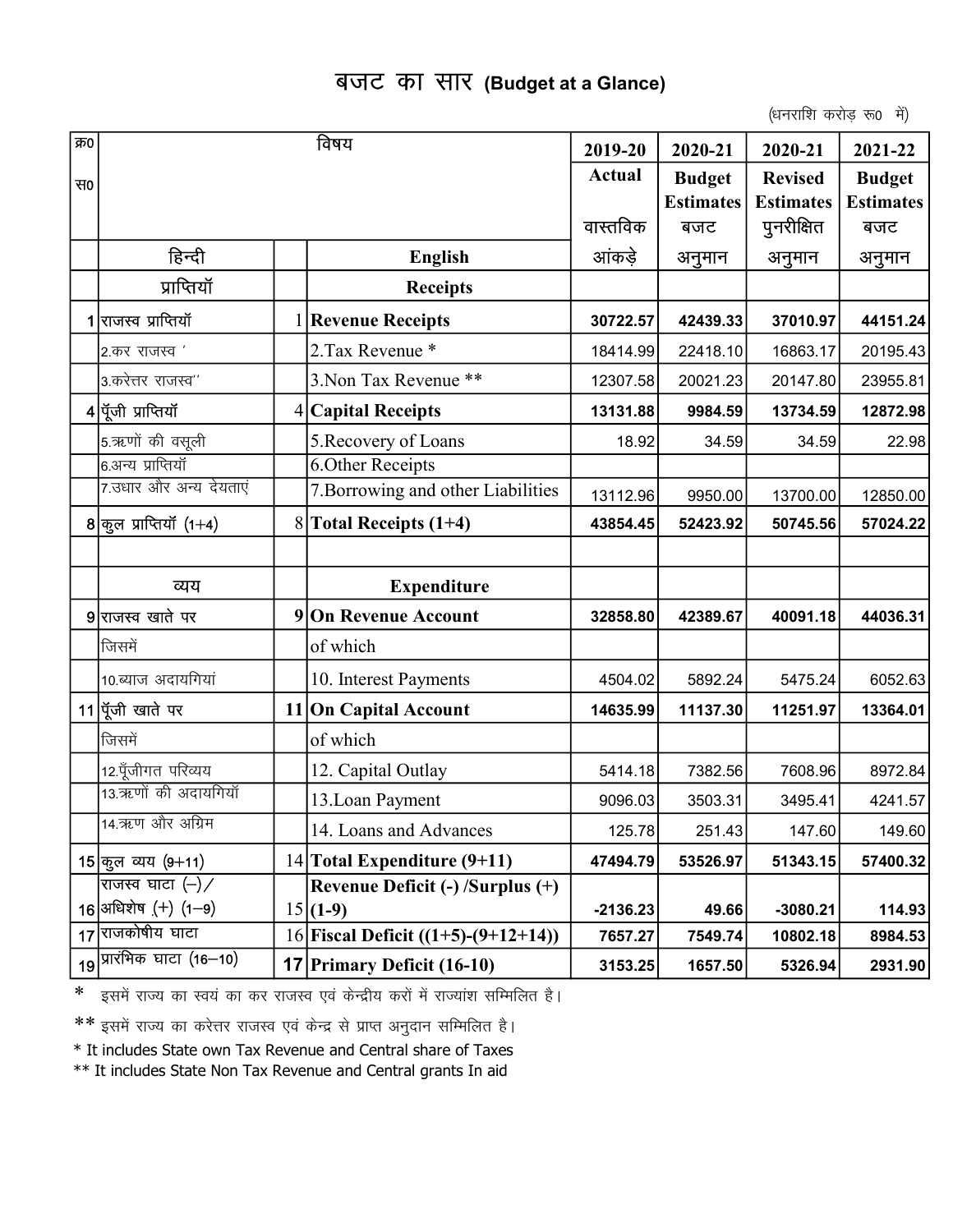|                                        | प्राप्तियों का विवरण एक नजर में |             |             |                |
|----------------------------------------|---------------------------------|-------------|-------------|----------------|
|                                        |                                 |             |             | (रू0 हजार में) |
| प्राप्ति शीर्षक                        | वास्तविक                        | आय–व्ययक    | पुनरीक्षित  | आय–व्ययक       |
|                                        | आंकडे                           | अनुमान      | अनुमान      | अनुमान         |
|                                        | 2019-2020                       | 2020 - 2021 | 2020 - 2021 | $2021 - 2022$  |
| राजस्व लेखा                            |                                 |             |             |                |
| (क) कर राजस्व                          |                                 |             |             |                |
| (अ) राज्य का कर राजस्व                 | 115134516                       | 137607454   | 107912851   | 127544536      |
| (ब) केन्द्रीय करों में राज्य का हिस्सा | 69015404                        | 86573500    | 60718800    | 74409800       |
| योग– कर राजस्व                         | 184149920                       | 224180954   | 168631651   | 201954336      |
| (ख)–राज्य का करेत्तर राजस्व            | 39988116                        | 35394239    | 33999177    | 32935589       |
|                                        |                                 |             |             |                |
| योग, 1601 केन्द्रीय सरकार              |                                 |             |             |                |
| से सहायता अनुदान                       | 83087643                        | 164818059   | 167478831   | 206622495      |
| योग, राजस्व प्राप्तियाँ                | 307225679                       | 424393252   | 370109659   | 441512420      |

पूँजी लेखा

| लोक ऋण                           |           |           |           |           |
|----------------------------------|-----------|-----------|-----------|-----------|
| राज्य सरकार का आन्तरिक ऋण        | 130429255 | 97999999  | 107999999 | 126999999 |
| किन्द्र सरकार से कर्ज तथा अग्रिम | 700340    | 1500000   | 29000000  | 1500002   |
| कुल योग, ड–लोक, ऋण               | 131129595 | 99499999  | 136999999 | 128500001 |
| योग, (च) उधार और अग्रिम          | 189210    | 345944    | 345944    | 229844    |
| योग. पूँजी लेखा                  | 131318805 | 99845943  | 137345943 | 128729845 |
| योग, कूल प्राप्तियाँ             | 438544484 | 524239195 | 507455602 | 570242265 |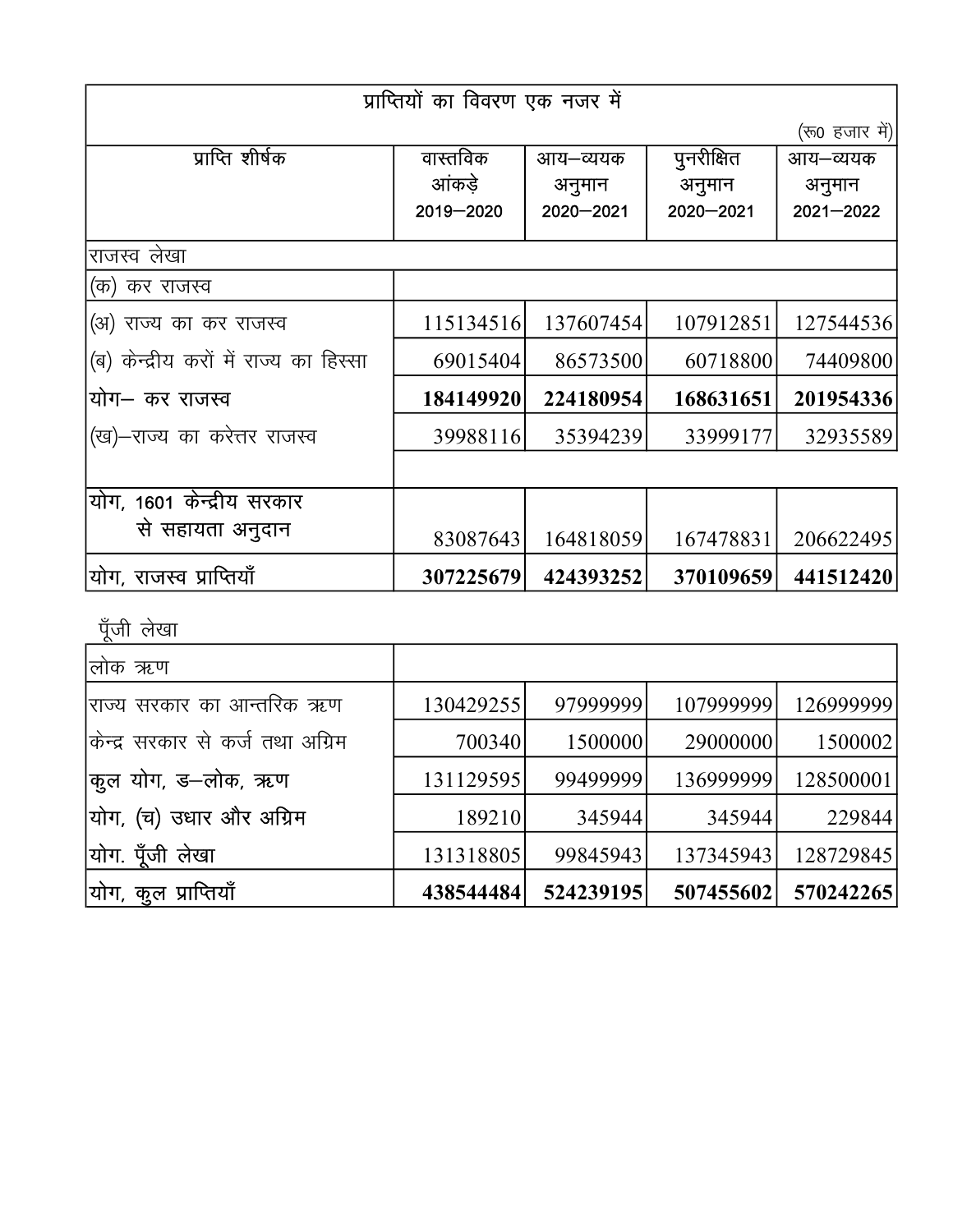#### बजट 2021-22 में व्यवस्थित व्यय का अनुदानवार विवरण

#### **Grantwise Details of Expenditure Budget 2021-22**

|    |                                                               |                |               |            | (रुपया हजार में/Amount in Thousand) |              |
|----|---------------------------------------------------------------|----------------|---------------|------------|-------------------------------------|--------------|
|    | अनुदान संख्या एवं अनुदान नाम                                  | राजस्व/Revenue |               |            | पूंजी/Capital                       |              |
|    |                                                               | मतदेय/Vote     | भारित/Charged | मतदेय/Vote | भारित/Charged                       | <b>Total</b> |
| 01 | विधान सभा                                                     | 680498         | 25576         | 130000     | $-$                                 | 836074       |
|    | Vidhan Sabha                                                  |                |               |            |                                     |              |
| 02 | राज्यपाल                                                      | --             | 119068        |            | --                                  | 119068       |
|    | Governor                                                      |                |               |            |                                     |              |
| 03 | मंत्रि परिषद्                                                 | 1824256        |               | 1392055    |                                     | 3216311      |
|    | <b>Council of Ministers</b>                                   |                |               |            |                                     |              |
| 04 | न्याय प्रशासन                                                 | 2354284        | 544100        | 553000     | $-$                                 | 3451384      |
|    | Administration of Justice                                     |                |               |            |                                     |              |
| 05 | निर्वाचन                                                      | 1375002        | $-$           | 153750     | $-$                                 | 1528752      |
|    | Elections                                                     |                |               |            |                                     |              |
| 06 | राजस्व एवं सामान्य प्रशासन                                    | 18406265       | 24455         | 3983001    | --                                  | 22413721     |
|    | Revenue and General Services                                  |                |               |            |                                     |              |
| 07 | वित्त, कर, नियोजन, सचिवालय तथा अन्य सेवायें                   | 95889179       | 63561262      | 3949398    | 42415689                            | 205815528    |
|    | Finance, Taxes, Planning, Secretariat and General<br>Services |                |               |            |                                     |              |
| 08 | आबकारी                                                        | 350715         |               |            |                                     | 350715       |
|    | Excise                                                        |                |               |            |                                     |              |
| 09 | लोक सेवा आयोग                                                 | 151945         | 269801        | 1          |                                     | 421747       |
|    | <b>Public Service Commission</b>                              |                |               |            |                                     |              |
| 10 | पुलिस एवं जेल                                                 | 22515073       |               | 525000     | $-$                                 | 23040073     |
|    | Police and Jails                                              |                |               |            |                                     |              |
| 11 | शिक्षा,खेल एवं युवा कल्याण तथा संस्कृति                       | 90359852       | $-$           | 4147864    | $-$                                 | 94507716     |
|    | Education, Sports, Art and Culture                            |                |               |            |                                     |              |
| 12 | चिकित्सा एवं परिवार कल्याण                                    | 27463123       | --            | 4426424    | --                                  | 31889547     |
|    | Medical and Family Welfare                                    |                |               |            |                                     |              |
| 13 | जलापूर्ति, आवास एवं नगर विकास                                 | 8250776        | --            | 18249753   | $-$                                 | 26500529     |
|    | Water Supply, Housing and Urban Development                   |                |               |            |                                     |              |
| 14 | सूचना                                                         | 2767493        |               | 5000       |                                     | 2772493      |
|    | Information                                                   |                |               |            |                                     |              |
| 15 | कल्याण योजनायें                                               | 18808270       |               | 1076028    | --                                  | 19884298     |
|    | Welfare scheme                                                |                |               |            |                                     |              |
| 16 | श्रम और रोजगार                                                | 3949208        | --            | 920100     | $-$                                 | 4869308      |
|    | Labour and Employment                                         |                |               |            |                                     |              |
| 17 | कृषि कर्म एवं अनुसन्धान                                       | 10933971       |               | 153005     | $-$                                 | 11086976     |
|    | Crop Husbandry and Reseach                                    |                |               |            |                                     |              |
| 18 | सहकारिता                                                      | 1122971        |               | 800000     |                                     | 1922971      |
|    | Co-operative                                                  |                |               |            |                                     |              |
|    |                                                               |                |               |            |                                     |              |
|    |                                                               |                |               |            |                                     |              |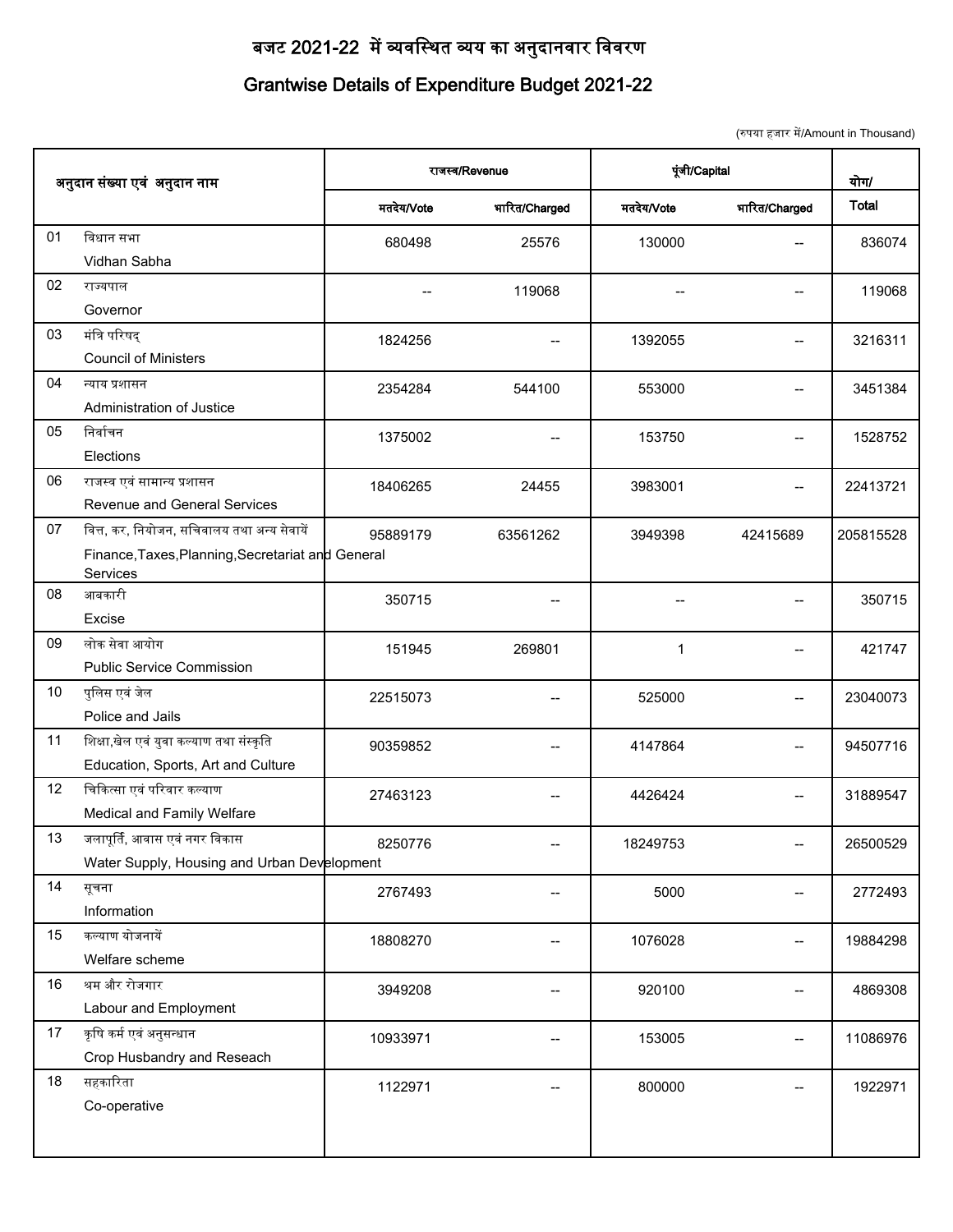|                                                                |                |               |               | (रुपया हजार में/Amount in Thousand)   |          |
|----------------------------------------------------------------|----------------|---------------|---------------|---------------------------------------|----------|
| अनुदान संख्या एवं अनुदान नाम                                   | राजस्व/Revenue |               | पूंजी/Capital |                                       | योग/     |
|                                                                | मतदेय/Vote     | भारित/Charged | मतदेय/Vote    | भारित/Charged                         | Total    |
| 19<br>ग्राम्य विकास<br>Rural Development                       | 9104631        | $-$           | 14031655      | $\overline{\phantom{a}}$              | 23136286 |
| 20<br>सिंचाई एवं बाढ़<br>Irrigation and Flood Control          | 5204181        | 30000         | 7676658       | $\hspace{0.05cm}$ – $\hspace{0.05cm}$ | 12910839 |
| 21<br>ऊर्जा<br>Energy                                          | 141594         |               | 2780940       | --                                    | 2922534  |
| लोक निर्माण कार्य<br>22<br>Public Works                        | 9573433        | 97200         | 14020238      | $-$                                   | 23690871 |
| 23<br>उद्योग<br>Industries                                     | 2861533        | --            | 671003        | --                                    | 3532536  |
| 24<br>परिवहन<br>Transport                                      | 1758030        |               | 3147154       |                                       | 4905184  |
| 25<br>खाद्य<br>Food                                            | 1634736        | --            | 60200         | --                                    | 1694936  |
| 26<br>पर्यटन<br>Tourism                                        | 1135671        | $-$           | 1223981       |                                       | 2359652  |
| 27<br>वन<br>Forest                                             | 11311575       | $-$           | 754323        | --                                    | 12065898 |
| पशुपालन सम्बन्धी कार्य<br>28<br>Animal Husbandry Related Works | 3870650        | $- -$         | 274930        | $\hspace{0.05cm}$ – $\hspace{0.05cm}$ | 4145580  |
| 29<br>औद्यानिक विकास<br>Horticulture Development               | 3672282        | 16243         | 120000        | $\qquad \qquad -$                     | 3808525  |
| $30\,$<br>अनुसूचित जातियों का कल्याण<br>Welfare of S.Cs        | 14251700       |               | 4518480       | $\qquad \qquad -$                     | 18770180 |
| अनुसूचित जनजातियों का कल्याण<br>31<br>Welfare of S.Ts          | 3952503        |               | 1480508       |                                       | 5433011  |
| योग/Total                                                      | 375675400      | 64687705      | 91224449      | 42415689                              |          |
| कुल योग/Total                                                  |                | 440363105     | 133640138     |                                       |          |
| महा योग/GrandTotal                                             | 574003243      |               |               |                                       |          |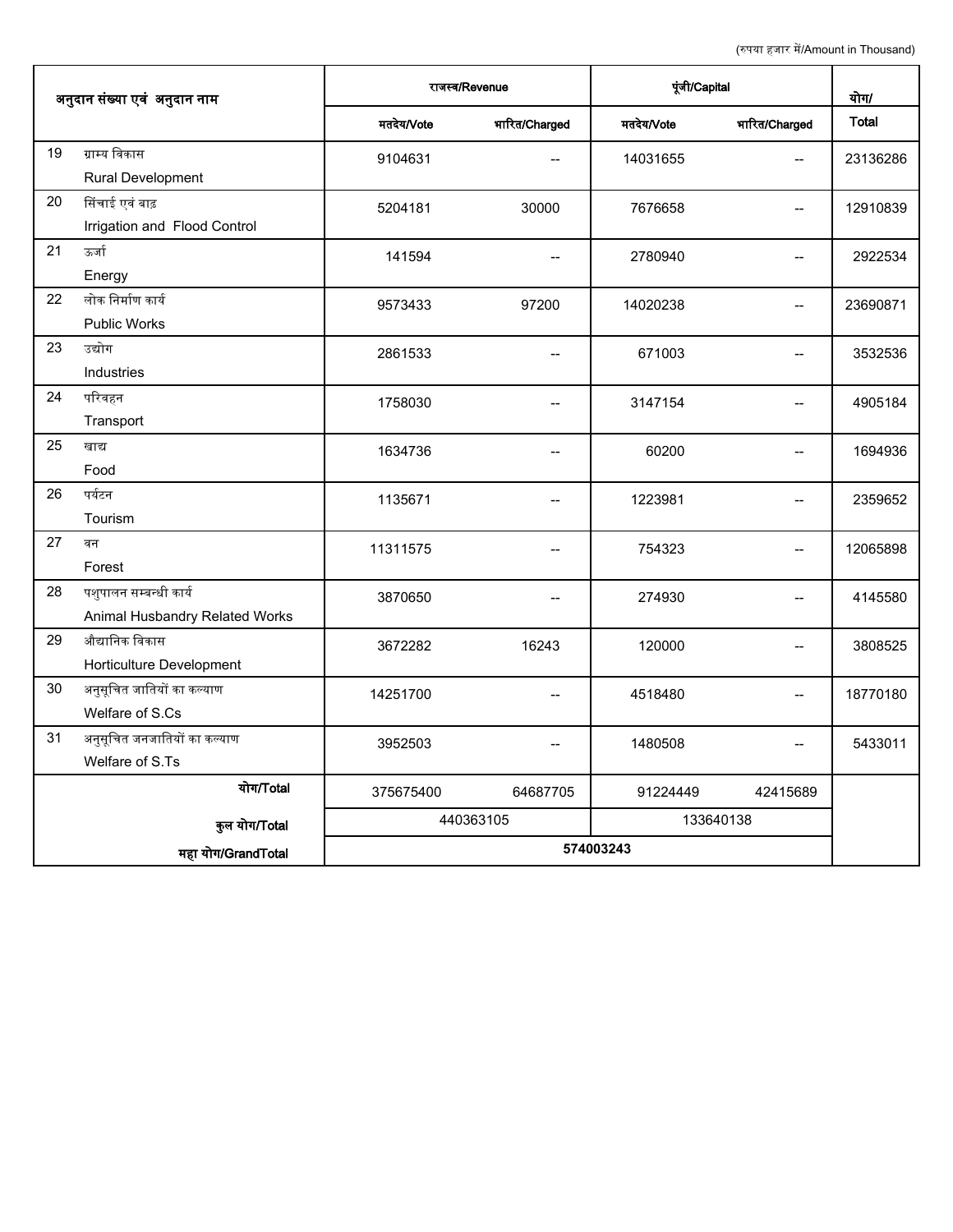#### बजट 2021-22 में व्यवस्थित व्यय का मानक मदवार विवरण

#### Standard Object Wise Expenditure Details of Budget 2021-22

(धनराशि हजार रुपये में/ Amount in Thousand)

|              | मानक मद विवरण (Standard Objects Details)                        | बजट अनुमान<br>(Budget Estimate) |
|--------------|-----------------------------------------------------------------|---------------------------------|
| $\mathbf{1}$ | वेतन                                                            | 99540883                        |
|              | Pay                                                             |                                 |
|              | 2 मजदूरी                                                        | 2174417                         |
|              | Wages                                                           |                                 |
|              | 3 महंगाई भत्ता                                                  | 31377321                        |
|              | Dearness Allowance                                              |                                 |
| 4            | यात्रा व्यय                                                     | 1284700                         |
|              | <b>Travelling Allowance</b>                                     |                                 |
| 5            | वेतन भत्ते आदि के लिए सहायक अनुदान                              | 12121034                        |
|              | Grant in Aid for pay, allowances and other expenses             |                                 |
|              | 6 अन्य भत्ते                                                    | 12366810                        |
|              | <b>Other Allowances</b>                                         |                                 |
|              | 7 मानदेय                                                        | 1103366                         |
|              | Honorarium                                                      |                                 |
| 8            | पारिश्रमिक                                                      | 8819059                         |
|              | Remuneration                                                    |                                 |
| 9            | चिकित्सा प्रतिपूर्ति                                            | 551388                          |
|              | <b>Medical Reimbursement</b>                                    |                                 |
|              | 10 प्रशिक्षण व्यय                                               | 383156                          |
|              | Training expenses                                               |                                 |
|              | 11 अनुमन्यता सम्बन्धी व्यय                                      | 85193                           |
|              | <b>Entitlement Expenses</b>                                     |                                 |
|              | 12 पेंशन / आनुतोषिक / अन्य सेवानिवृत्तिक लाभ                    | 60244457                        |
|              | Pension / Gratification / Other Retirement Benefits             |                                 |
|              | 13 उपार्जित अवकाश नकदीकरण                                       | 3015450                         |
|              | Earned leave encashment                                         |                                 |
|              | 20 लेखन सामग्री एवं छपाई                                        | 436469                          |
|              | Printing and Stationery                                         |                                 |
|              | 21 कार्यालय फर्नीचर एवं उपकरण                                   | 498756                          |
|              | Furniture, Fixtures and Equipment                               |                                 |
|              | 22 कार्यालय व्यय                                                | 915945                          |
|              | General Office Expense                                          |                                 |
|              | 23 किराया, उपशुल्क एवं कर स्वामित्व                             | 272916                          |
|              | Rent Fee and Ownership Tax                                      |                                 |
|              | 24 विज्ञापन, बिक्री, विख्यापन एवं प्रकाशन पर व्यय               | 1880109                         |
|              | Advertisement and Publicity                                     |                                 |
|              | 25 उपयोगिता बिलों का भुगतान                                     | 3135180                         |
|              | Utility Bill Payment                                            |                                 |
|              | 26 कम्प्यूटर हार्डवेयर एवं सॉफ्टवेयर एवं अनुरक्षण               | 434019                          |
|              | Computer hardware software and Peripherals purchase/Maintenance |                                 |
|              | 27 व्यावसायिक तथा विशेष सेवाओं के लिए भुगतान                    | 1247387                         |
|              | Payment for professional and specialized services               |                                 |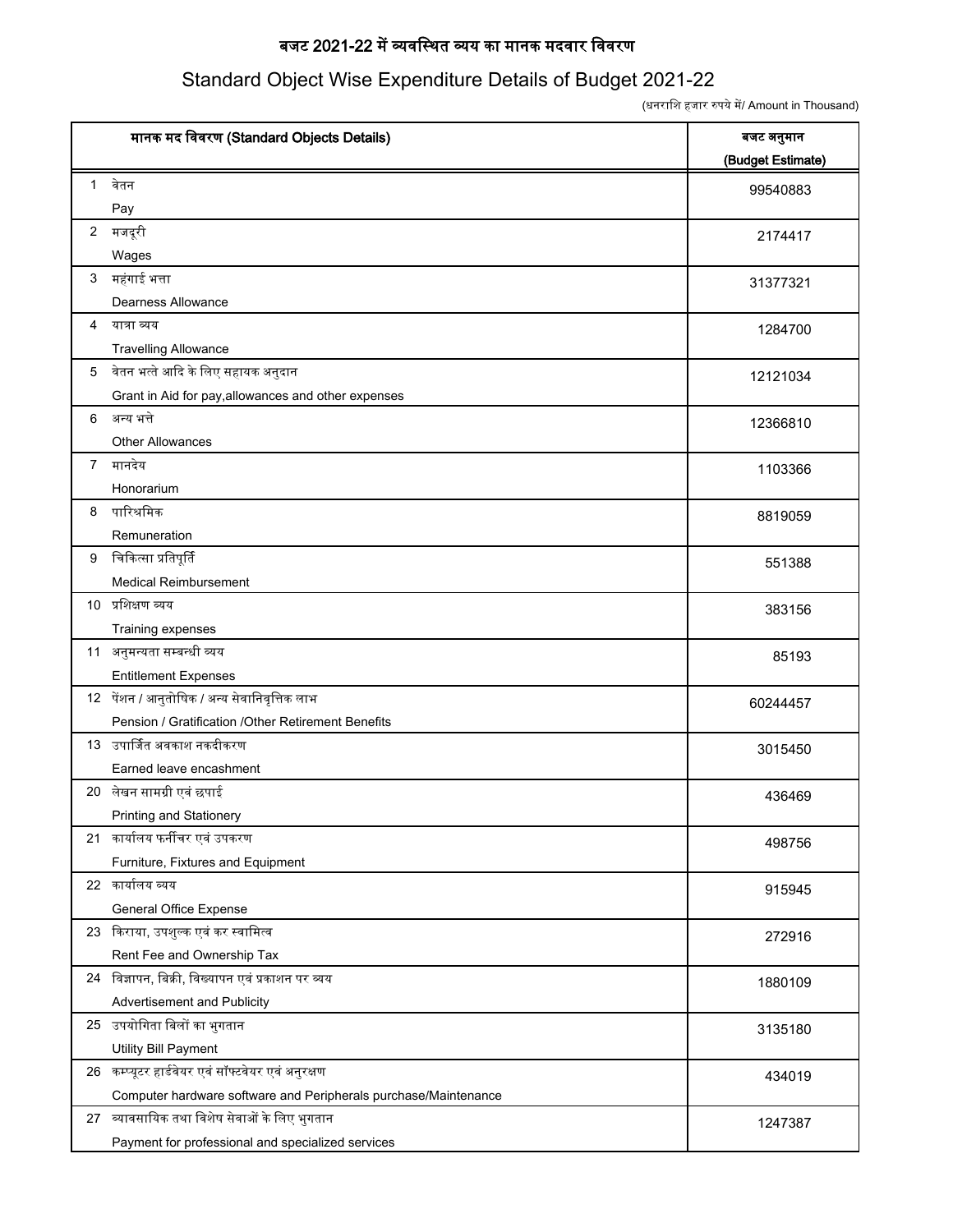| मानक मद विवरण (Standard Objects Details)                     | बजट अनुमान<br>(Budget Estimate) |
|--------------------------------------------------------------|---------------------------------|
| 28 कार्यालय प्रयोगार्थ वाहन क्रय                             | 270139                          |
| Purchase of Official Vehicle                                 |                                 |
| 29 गाडियों का संचालन अनुरक्षण एवं ईंधन आदि की खरीद           | 898947                          |
| Operation, maintenance of vehicles and purchase of fuel etc. |                                 |
| 30 आतिथ्य व्यय                                               | 112380                          |
| Hospitality expenses                                         |                                 |
| 31 गुप्त सेवा व्यय                                           | 145251                          |
| Secret service Expense                                       |                                 |
| 40 मशीन उपकरण सज्जा एवं संयंत्र                              | 1301134                         |
| Equipment, Machine and Accessorie                            |                                 |
| 41 भोजन व्यय                                                 | 439638                          |
| Dietery Expenses                                             |                                 |
| 42 अन्य विभागीय व्यय                                         | 43071990                        |
| Other Departmental Expenditure                               |                                 |
| 43 औषधी तथा रसायन                                            |                                 |
| Medicines and Chemicals                                      | 1641743                         |
| 44 सामग्री एवं सम्पूर्ति                                     |                                 |
| Material and supply                                          | 2992301                         |
| 45 छात्रवृत्ति तथा छात्रवेतन                                 |                                 |
|                                                              | 2285887                         |
| Scholarship and Stipend                                      |                                 |
| 46 वृक्षारोपण                                                | 502896                          |
| Plantation                                                   |                                 |
| 50 सब्सिडी                                                   | 2295504                         |
| Subsidy                                                      |                                 |
| 51 अनुरक्षण                                                  | 6412135                         |
| Maintenance                                                  |                                 |
| 52 लघुनिर्माण                                                | 778883                          |
| Minor works                                                  |                                 |
| 53 वृहद निर्माण                                              | 70889538                        |
| Major works                                                  |                                 |
| 54 भूमि क्रय                                                 | 8089209                         |
| Land purchase                                                |                                 |
| 55 पूँजीगत परिसम्पत्तियों का सृजन हेतु अनुदान                | 6216828                         |
| Grant in Aid for Capital Assets                              |                                 |
| 56 सहायक अनुदान (सामान्य गैर वेतन )                          | 43477141                        |
| Grant in Aid Other Than Salary                               |                                 |
| 57 सामाजिक सुरक्षा (पेंशन)                                   | 11528809                        |
| Social Security (Pension)                                    |                                 |
| 60 निवेश                                                     | 2504516                         |
| Investment                                                   |                                 |
| 61 ऋण                                                        | 43811691                        |
| Loan                                                         |                                 |
| 62 ब्याज / लाभाश                                             |                                 |
| Interest / Dividend                                          | 60526362                        |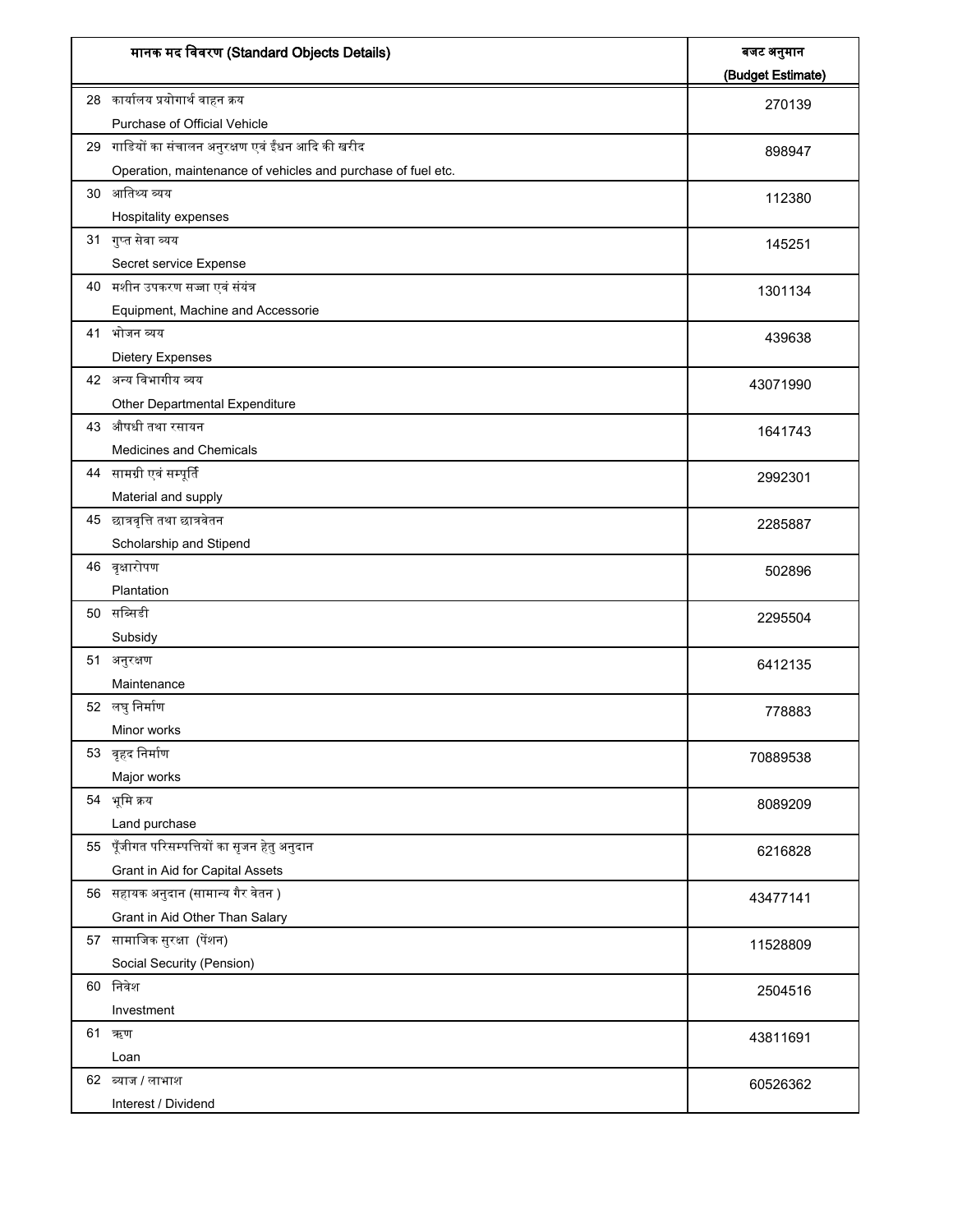| मानक मद विवरण (Standard Objects Details) |           | बजट अनुमान<br>(Budget Estimate) |
|------------------------------------------|-----------|---------------------------------|
| 66 अन्तर लेखा संक्रमण                    |           | 3000000                         |
| Inter Account Suspence                   |           |                                 |
| वापसी<br>67                              |           | 420323                          |
| Refund                                   |           |                                 |
| इन्शोरेन्स पॉलीसी /प्रीमियम<br>68        |           | 59183                           |
| Insurance Policy and Premium             |           |                                 |
| समनुदेशन<br>69                           |           | 18442800                        |
| Devolution                               |           |                                 |
|                                          | ोग(Total) | 574003243                       |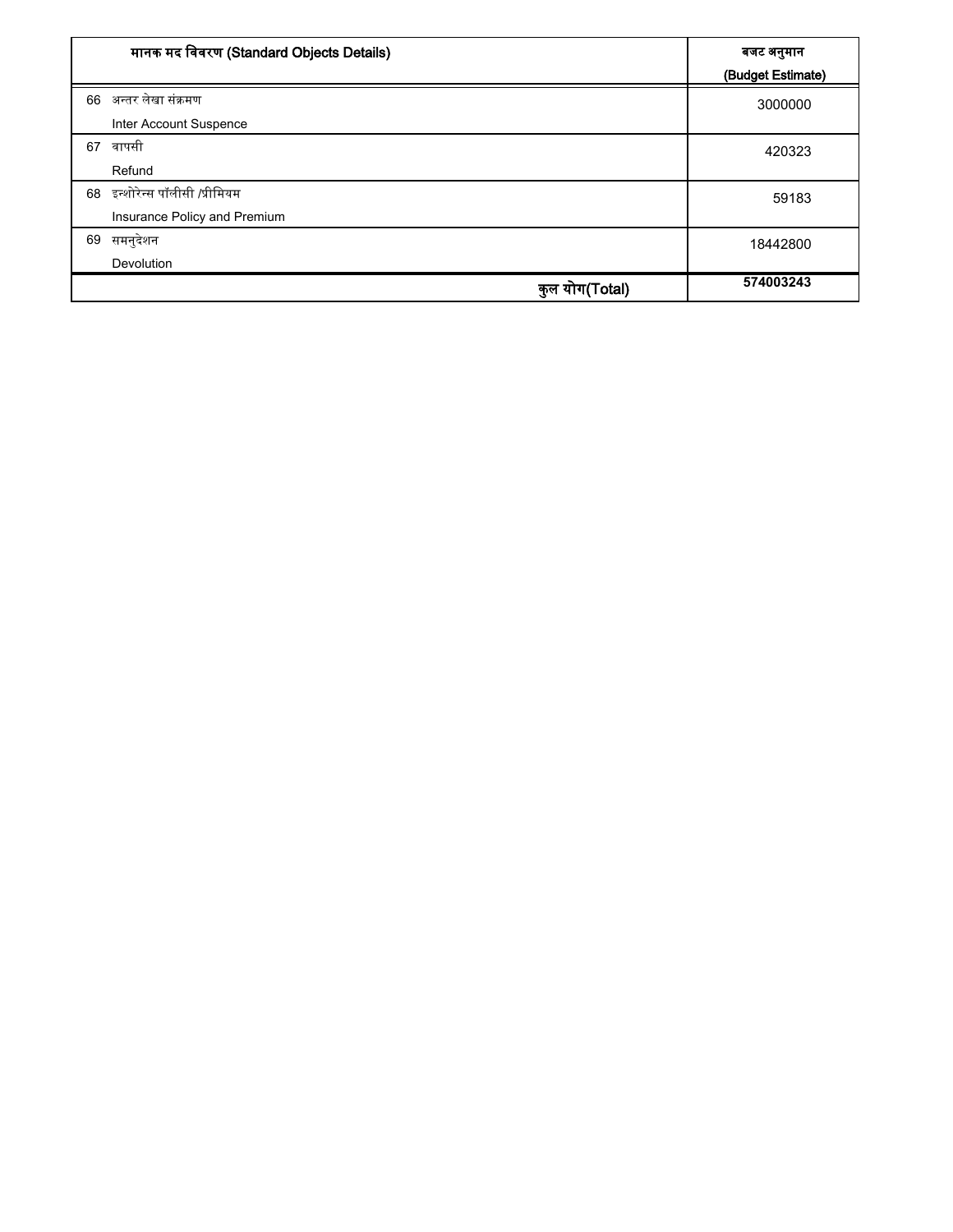